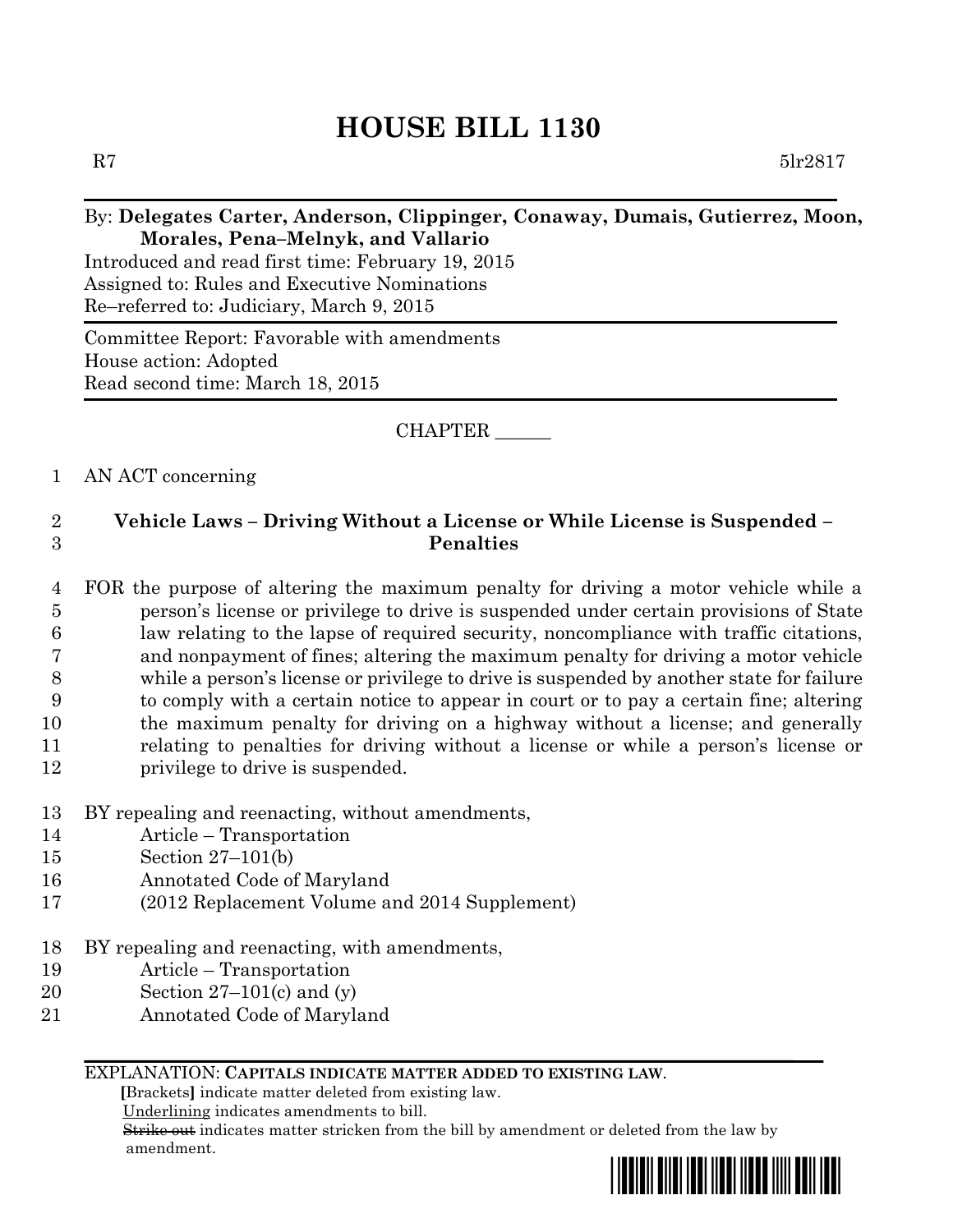|                                                                | $\overline{2}$                                                                                                                                                                                                             |                      | <b>HOUSE BILL 1130</b>                                                                                                                                                                                        |  |
|----------------------------------------------------------------|----------------------------------------------------------------------------------------------------------------------------------------------------------------------------------------------------------------------------|----------------------|---------------------------------------------------------------------------------------------------------------------------------------------------------------------------------------------------------------|--|
| $\mathbf{1}$                                                   |                                                                                                                                                                                                                            |                      | (2012 Replacement Volume and 2014 Supplement)                                                                                                                                                                 |  |
| $\overline{2}$<br>$\boldsymbol{3}$<br>$\overline{4}$<br>5<br>6 | <u>BY</u> adding to                                                                                                                                                                                                        | Section $27-101(ff)$ | Article – Transportation<br><b>Annotated Code of Maryland</b><br>(2012 Replacement Volume and 2014 Supplement)                                                                                                |  |
| 7<br>8                                                         | SECTION 1. BE IT ENACTED BY THE GENERAL ASSEMBLY OF MARYLAND,<br>That the Laws of Maryland read as follows:                                                                                                                |                      |                                                                                                                                                                                                               |  |
| 9                                                              | <b>Article - Transportation</b>                                                                                                                                                                                            |                      |                                                                                                                                                                                                               |  |
| 10                                                             | $27 - 101.$                                                                                                                                                                                                                |                      |                                                                                                                                                                                                               |  |
| 11<br>12<br>13                                                 | (b)                                                                                                                                                                                                                        |                      | Except as otherwise provided in this section, any person convicted of a<br>misdemeanor for the violation of any of the provisions of the Maryland Vehicle Law is<br>subject to a fine of not more than \$500. |  |
| 14<br>15<br>16                                                 | Any person who is convicted of a violation of any of the provisions of the<br>(c)<br>following sections of this article is subject to a fine of not more than \$500 or imprisonment<br>for not more than 2 months or both: |                      |                                                                                                                                                                                                               |  |
| 17<br>18                                                       |                                                                                                                                                                                                                            | (1)                  | $\S$ 12-301(e) or (f) ("Special identification cards: Unlawful use of<br>identification card prohibited");                                                                                                    |  |
| 19                                                             |                                                                                                                                                                                                                            | (2)                  | $\S 14-102$ ("Taking or driving vehicle without consent of owner");                                                                                                                                           |  |
| 20                                                             |                                                                                                                                                                                                                            | (3)                  | $\S 14-104$ ("Damaging or tampering with vehicle");                                                                                                                                                           |  |
| 21<br>22                                                       | registration card or plate");                                                                                                                                                                                              | (4)                  | § 14–107 ("Removed, falsified, or unauthorized identification number or                                                                                                                                       |  |
| 23                                                             |                                                                                                                                                                                                                            | (5)                  | § 14-110 ("Altered or forged documents and plates");                                                                                                                                                          |  |
| 24                                                             |                                                                                                                                                                                                                            | (6)                  | § 15-312 ("Dealers: Prohibited acts - Vehicle sales transactions");                                                                                                                                           |  |
| $25\,$                                                         |                                                                                                                                                                                                                            | (7)                  | $§$ 15–313 ("Dealers: Prohibited acts – Advertising practices");                                                                                                                                              |  |
| 26                                                             |                                                                                                                                                                                                                            | (8)                  | $\S 15-314$ ("Dealers: Prohibited acts – Violation of licensing laws");                                                                                                                                       |  |
| $27\,$                                                         |                                                                                                                                                                                                                            | (9)                  | § 15–411 ("Vehicle salesmen: Prohibited acts");                                                                                                                                                               |  |
| 28                                                             |                                                                                                                                                                                                                            | (10)                 | § 16–113(j) ("Violation of alcohol restriction");                                                                                                                                                             |  |
| 29                                                             |                                                                                                                                                                                                                            | (11)                 | $\S 16-301$ , except $\S 16-301$ (a) or (b) ("Unlawful use of license");                                                                                                                                      |  |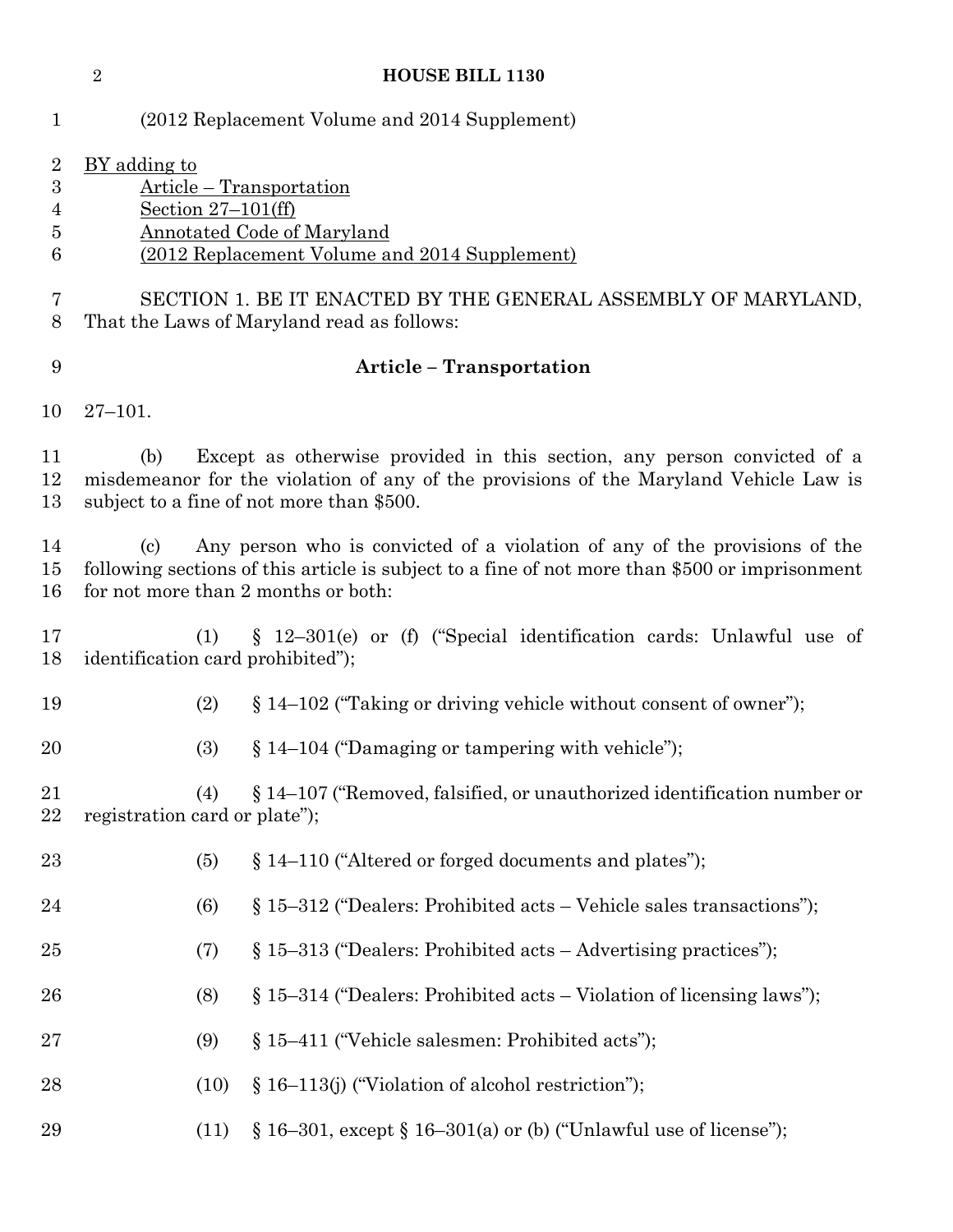# **HOUSE BILL 1130** 3

| $\mathbf{1}$                       | $\S$ 16–303(h) ("Licenses suspended under certain provisions of Code");<br>(12)                                                                                                           |
|------------------------------------|-------------------------------------------------------------------------------------------------------------------------------------------------------------------------------------------|
| $\overline{2}$<br>$\boldsymbol{3}$ | $\S$ 16–303(i) ("Licenses suspended under certain provisions of the traffic<br>(13)<br>laws or regulations of another state");                                                            |
| $\overline{4}$                     | Repealed.<br>(14)                                                                                                                                                                         |
| $\overline{5}$<br>6                | $(15)$ § 20-103 ("Driver to remain at scene – Accidents resulting only in<br>damage to attended vehicle or property");                                                                    |
| 7                                  | [(16)] (13)<br>$\S 20-104$ ("Duty to give information and render aid");                                                                                                                   |
| $8\,$<br>9                         | $\left[\frac{17}{12}\right]$ (14) § 20–105 ("Duty on striking unattended vehicle or other<br>property");                                                                                  |
| 10                                 | $(18)$ $(15)$ § 20–108 ("False reports prohibited");                                                                                                                                      |
| 11<br>12                           | [(19)] (16)<br>$\S$ 21–206 ("Interference with traffic control devices or railroad<br>signs and signals");                                                                                |
| 13<br>14<br>15                     | $(20)$ (17) As to a pedestrian in a marked crosswalk, § 21–502(a)<br>("Pedestrians' right-of-way in crosswalks: In general"), if the violation contributes to an<br>accident;             |
| 16<br>17<br>18                     | $(21)$ (18) As to another vehicle stopped at a marked crosswalk, § 21–502(c)<br>("Passing of vehicle stopped for pedestrian prohibited"), if the violation contributes to an<br>accident; |
| 19<br>20                           | $(22)$ (19) Except as provided in subsections (f) and (q) of this section, §<br>$21-902(b)$ ("Driving while impaired by alcohol");                                                        |
| 21<br>22                           | $(23)$ (20) Except as provided in subsections (f) and (q) of this section, $\S$<br>$21-902(c)$ ("Driving while impaired by drugs or drugs and alcohol");                                  |
| 23                                 | $\S 21-902.1$ ("Driving within 12 hours after arrest");<br>[(24)] (21)                                                                                                                    |
| 24<br>25                           | [(25)] (22)<br>Title 21, Subtitle 10A ("Towing or Removal of Vehicles from<br>Parking Lots"; or                                                                                           |
| 26<br>$27\,$                       | $[(26)]$ (23) § 27–107(d), (e), (f), or (g) ("Prohibited acts – Ignition interlock<br>systems").                                                                                          |
| 28<br>29                           | Any person who is convicted of a violation of $\S 16-101$ of this article ("Drivers")<br>(y)<br>must be licensed") is subject to:                                                         |
|                                    |                                                                                                                                                                                           |